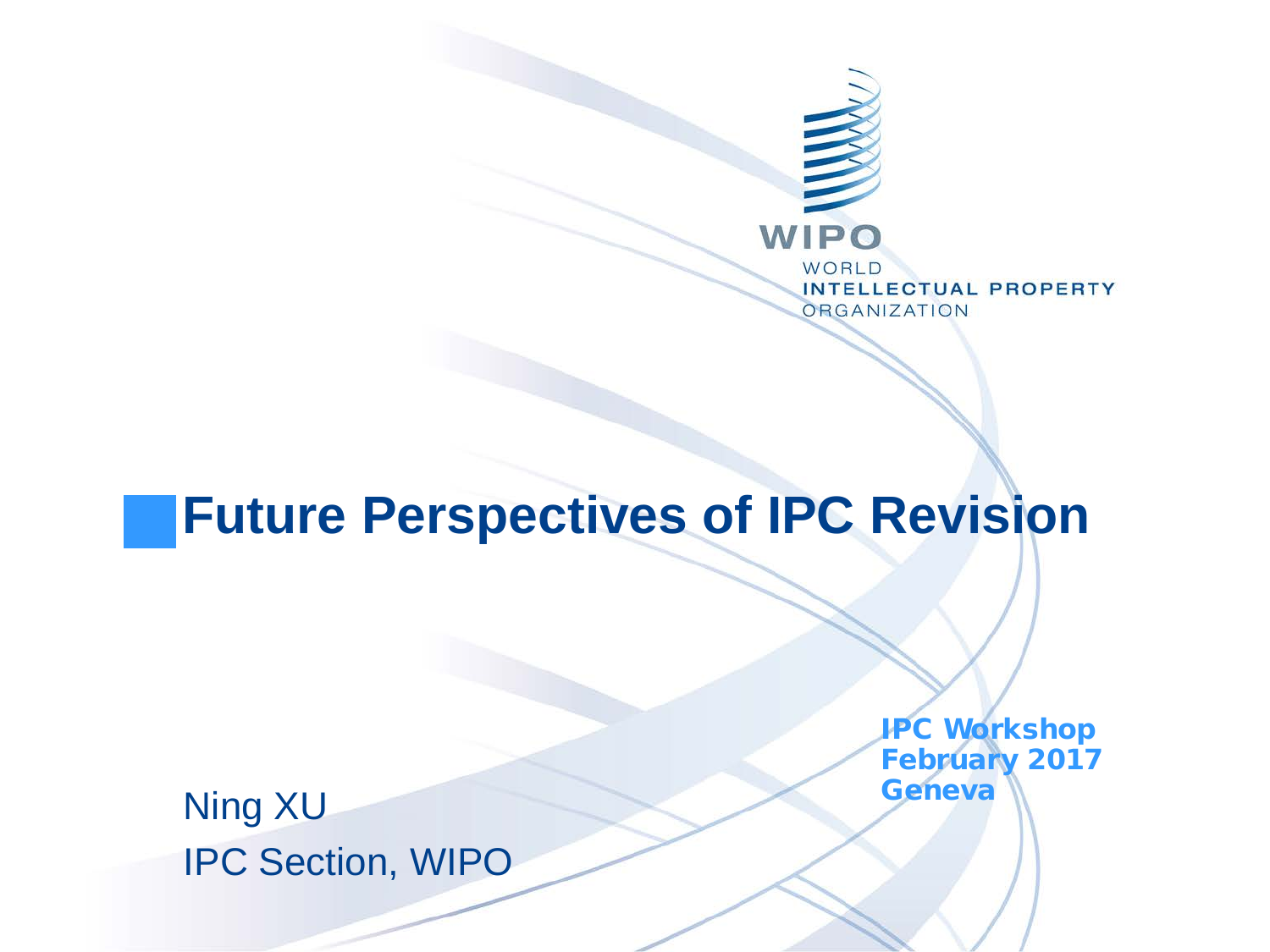

#### **Background Information**

#### **Future Revision Perspectives**

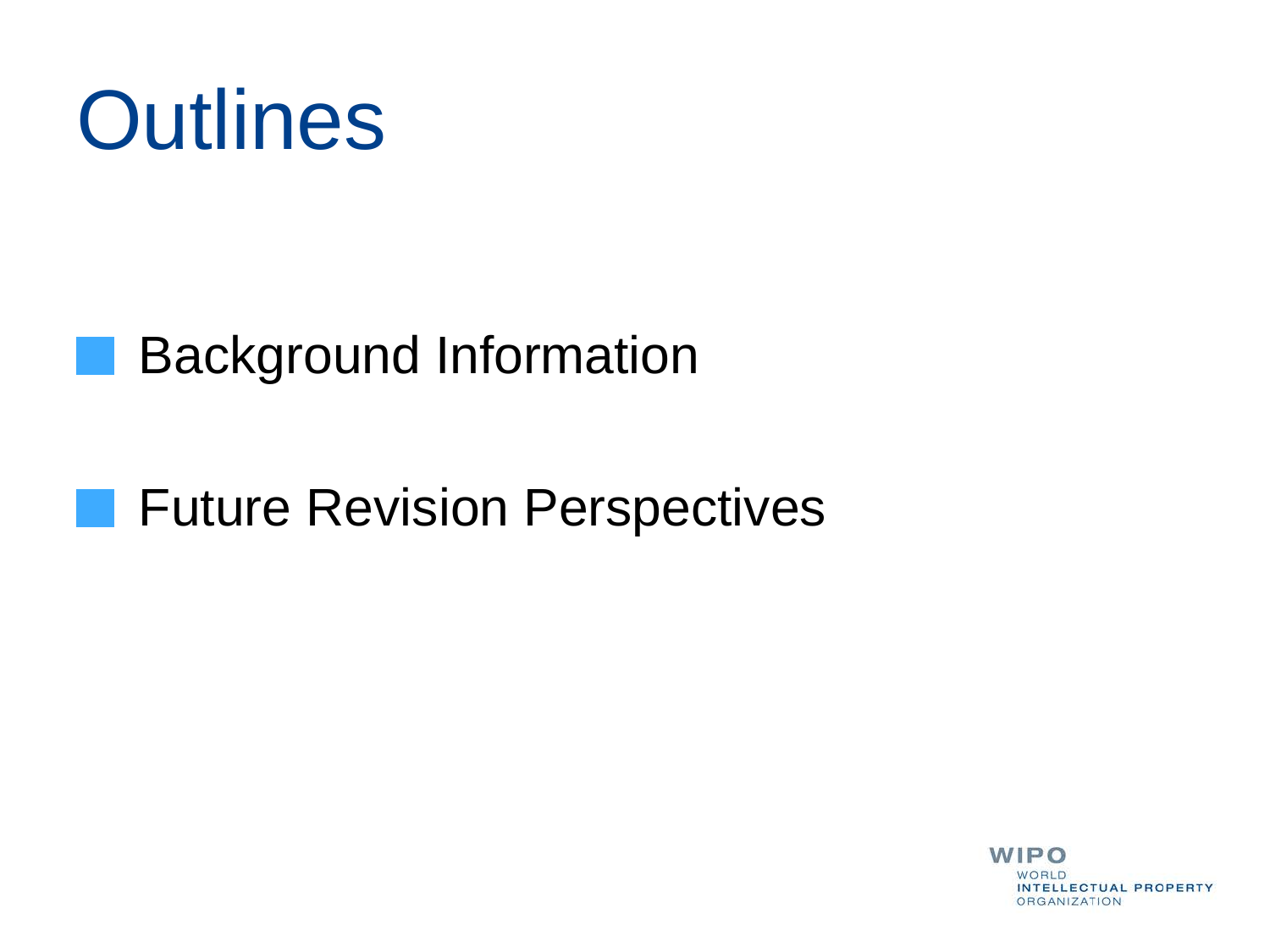# **Background**

IPC Revision Roadmap - 2013

**Objectives** 

Revision procedures



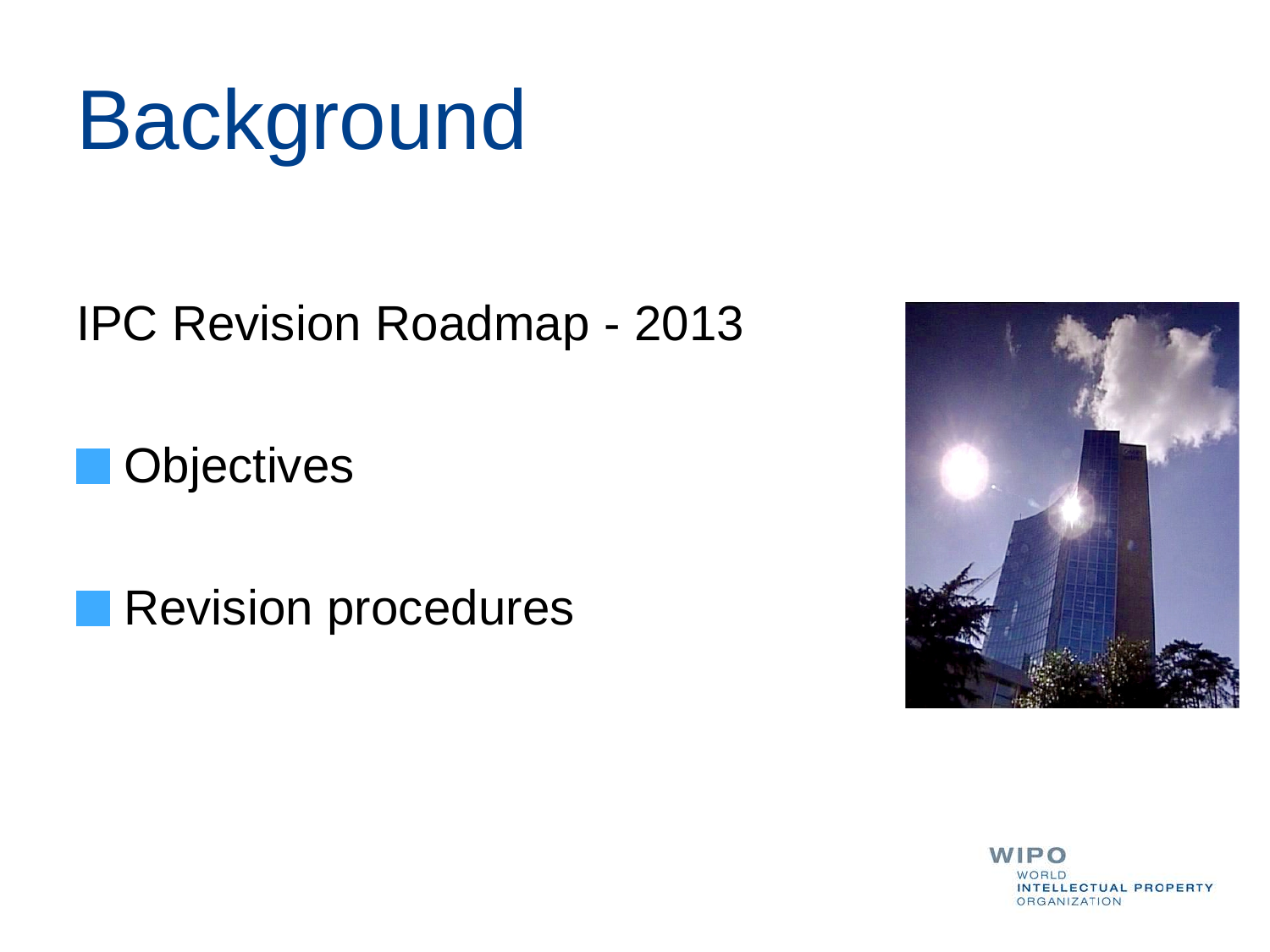# Future Revision Perspectives

**New Emerging Technologies (NET)** 

Re-organization of the existing IPC (*Experts Group for semiconductors*)

**Impacts on:** 

*IPC & IPC-based classification systems*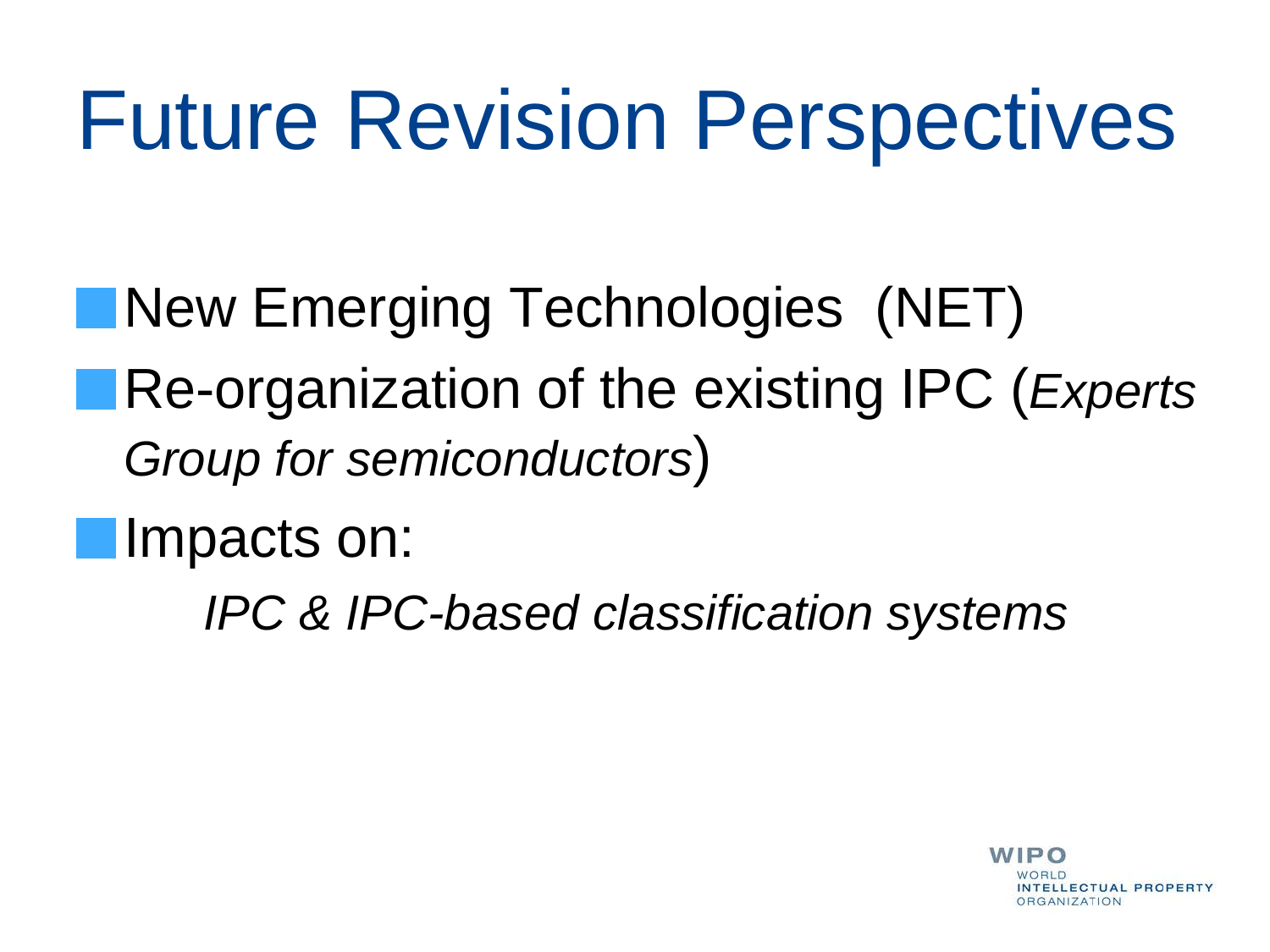#### ■Identification of NET areas (by IB; by IPOs; by  *IPC User Community*)

**Increased expectations for and inputs from User Community** 

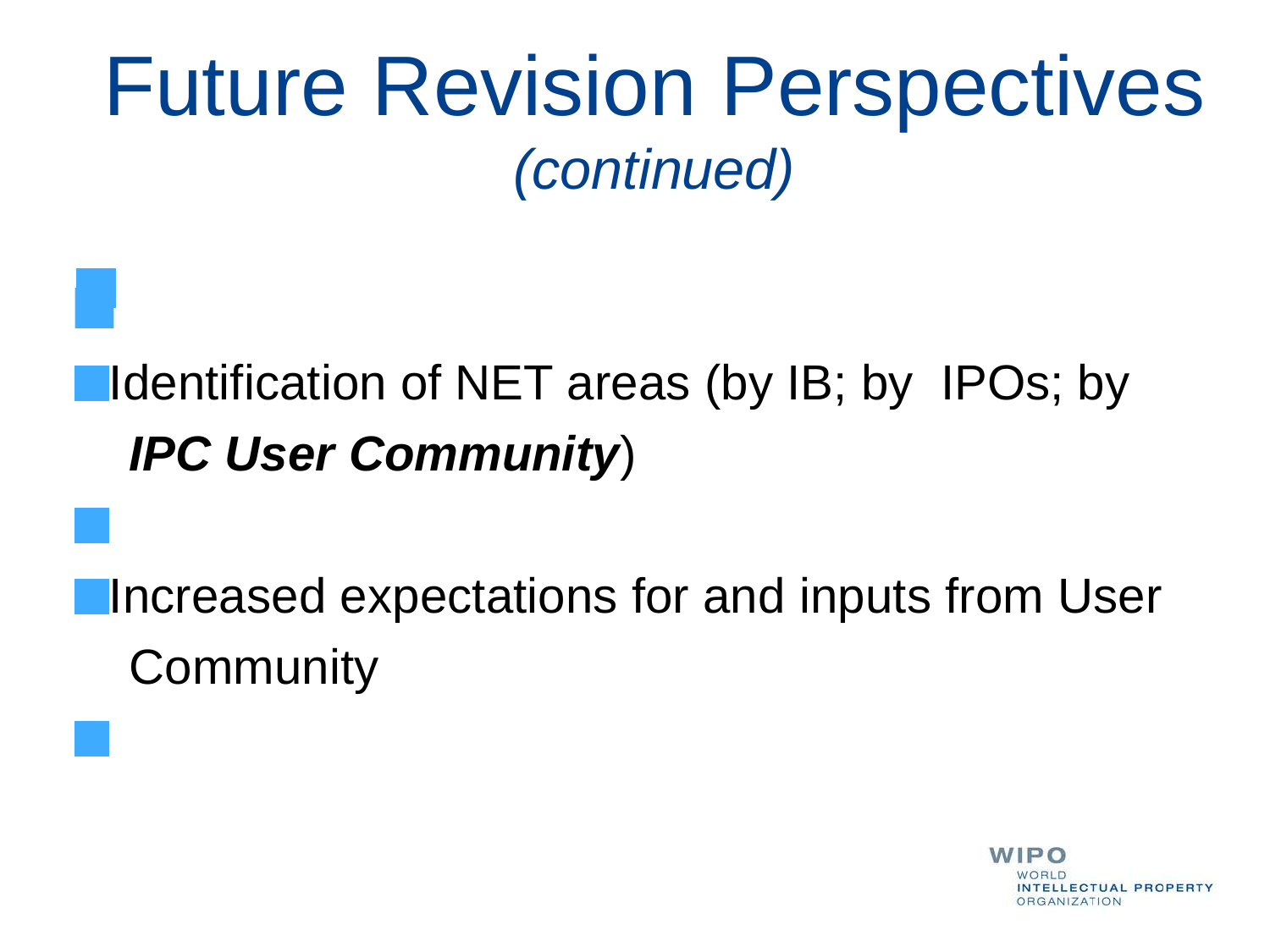### **Information Sharing:**

- > IPC mailbox: *[ipc.mail@wipo.int](mailto:ipc.mail@wipo.int)*
- > Other platform where available

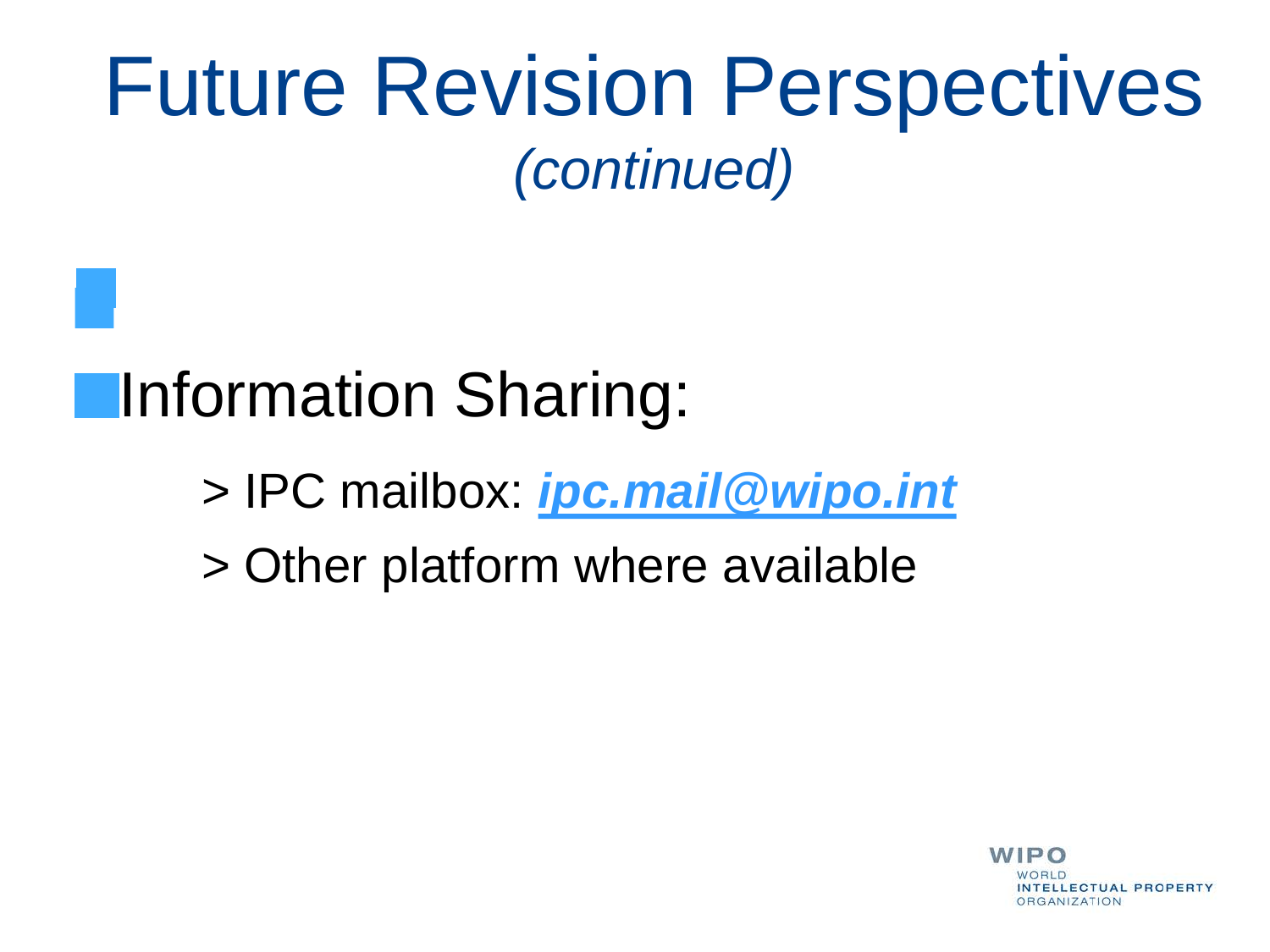### Reclassification-related issues

- > Classifying front file in NET takes priority
- > Reduce reclassification efforts to some extent: e.g. obligatory supplementary classification scheme:
	- *Nanotechnology–C452-B82Y;*
	- *- Addictive manufacturing technology-F037- B33Y;*
	- *- IoT-(to be initiated by JPO)*

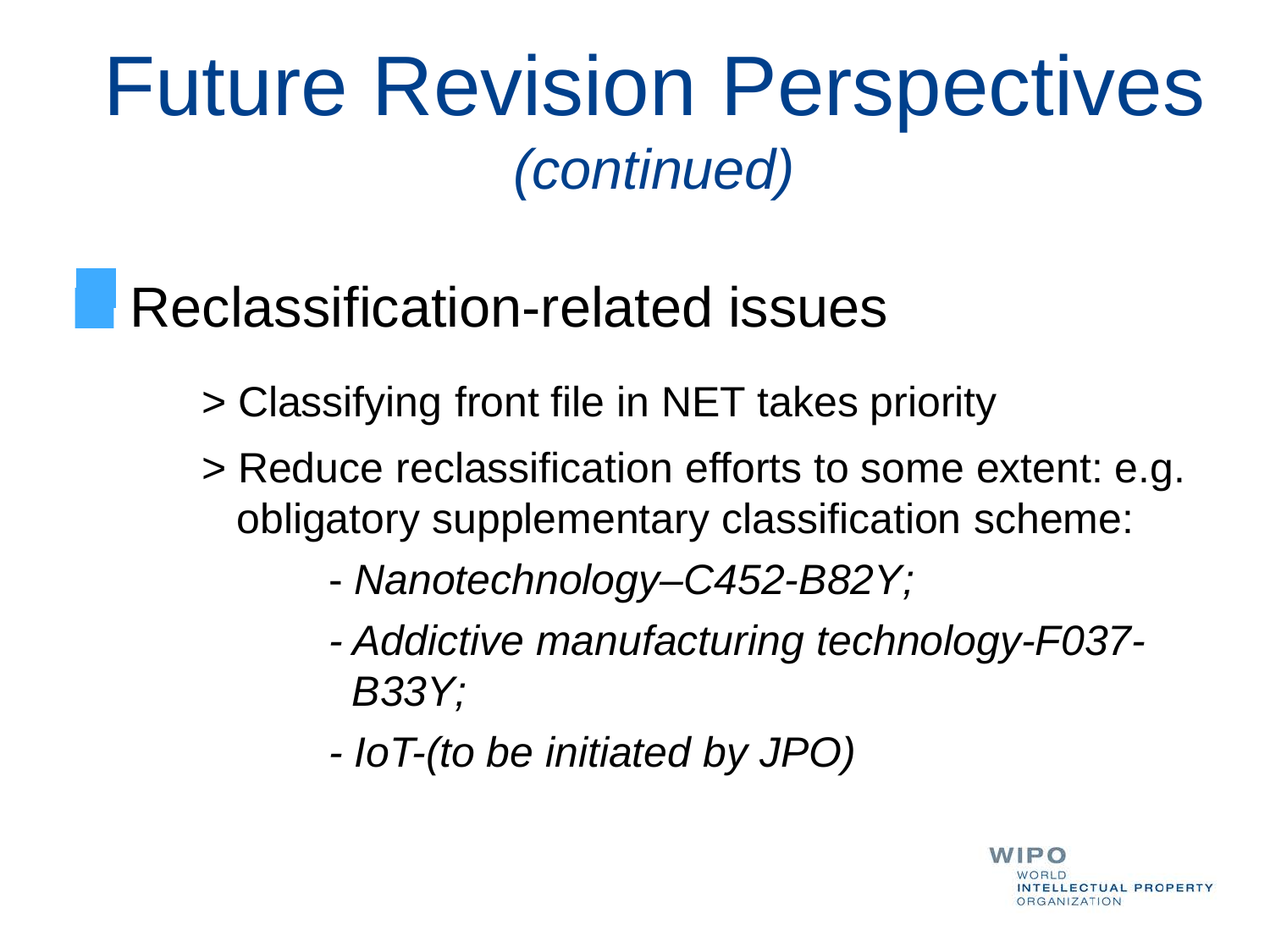### Reclassification-related issues

> While re-organizing existing IPC:

- minimizing the required reclassification workload;
- Taking into account the current classification practice.

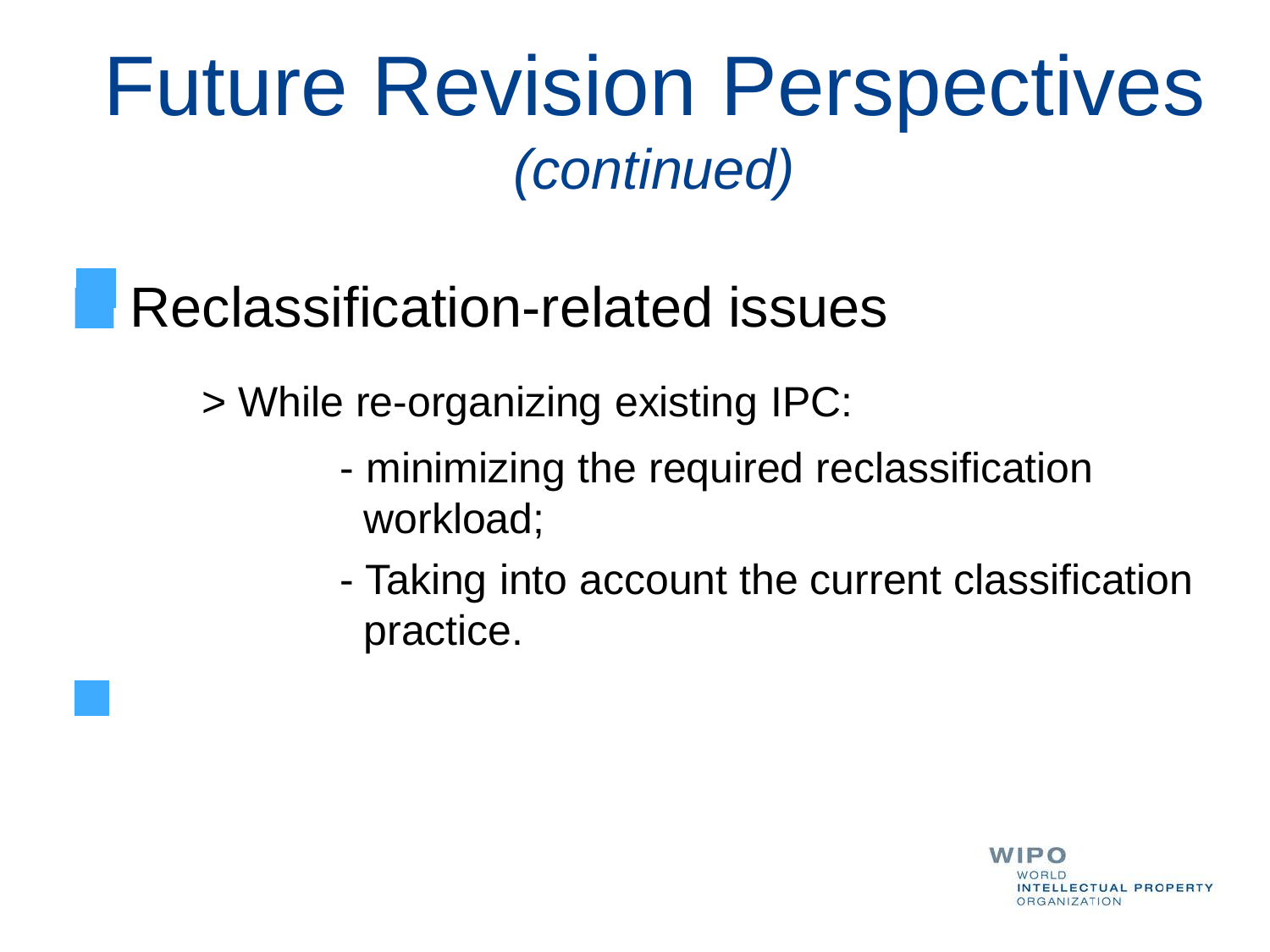### Information on Reclassification Status

#### > Warnings in the IPC Scheme:

*A23K - Warning*

 *In all the new main groups and their subgroups of this subclass, reclassification of PCT Minimum Documentation published before January 1, 2016 is not yet completed! See also the Revision Concordance List (RCL) for more details.*

> **WIPO ITELLECTUAL PROPERTY DRGANIZATION**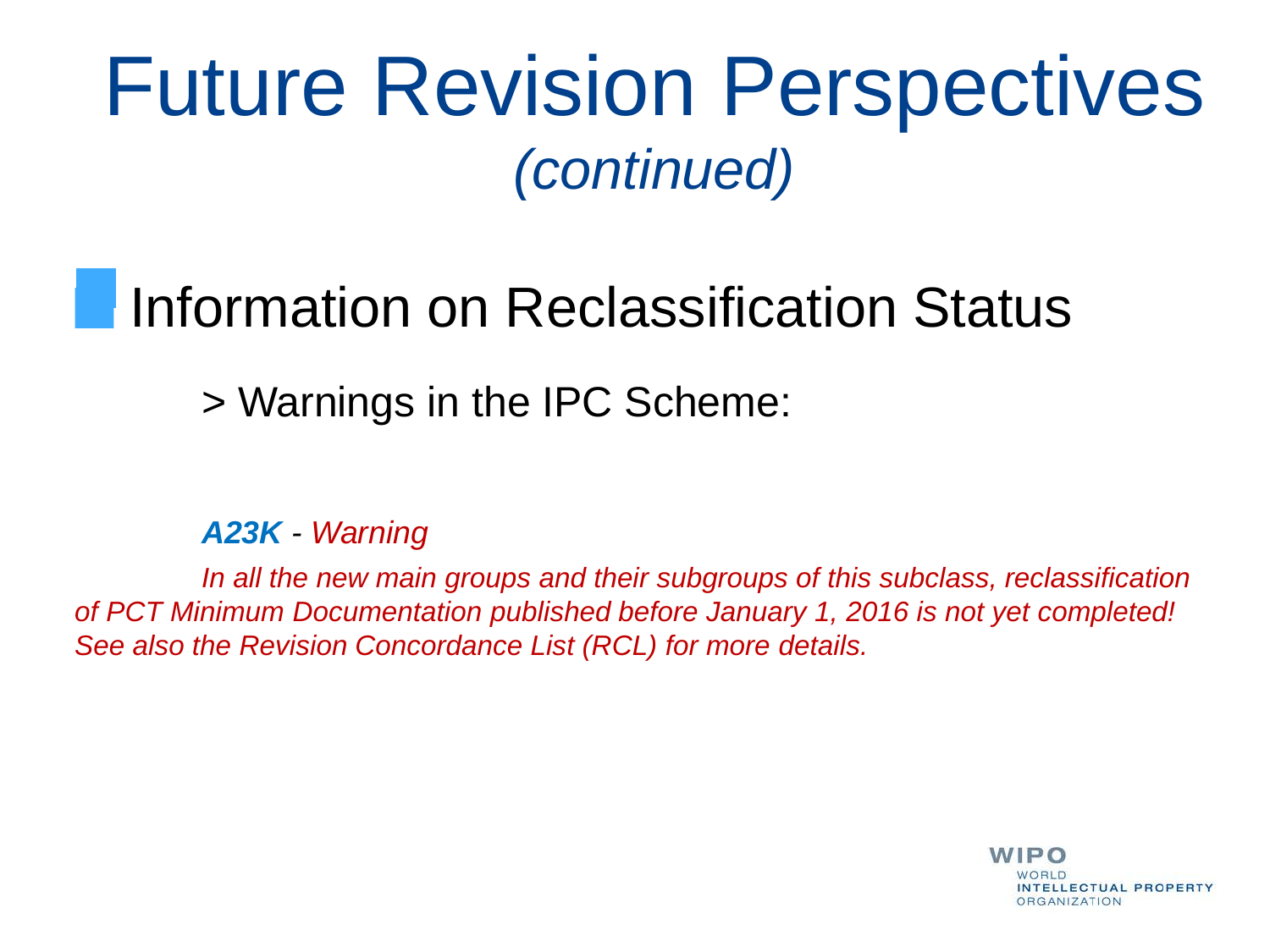**Further Improvement of Reclassification Efficiency** 

> > IPC Working List Management Solution project

> Automatic Reclassification Tools?

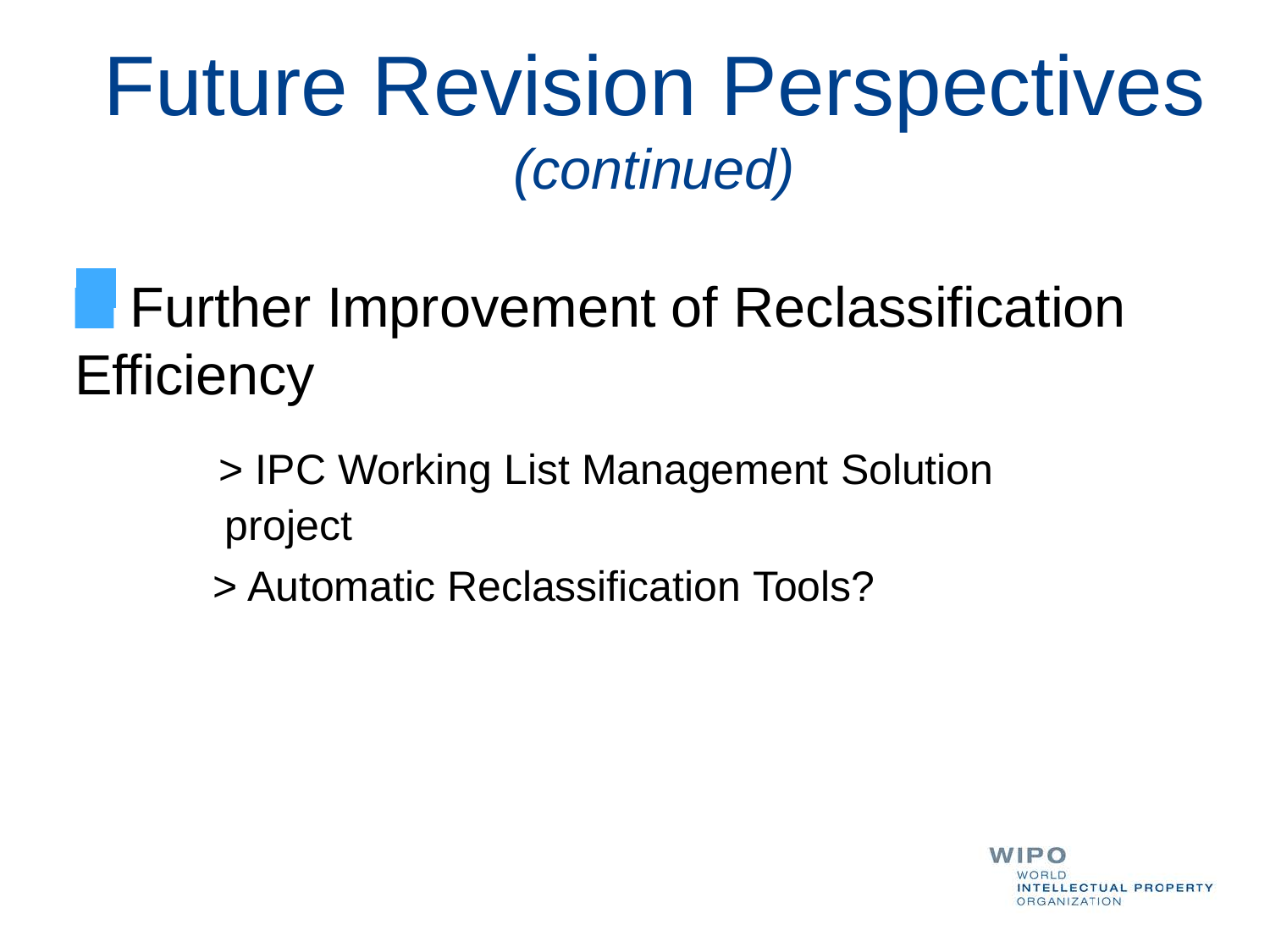*Expected Inputs from IPC User Community*

- > Potential areas for IPC Revision
- > Suggestions on the Improvement of IPC Classification Quality
- > Improvement of IPC Basic Documents, e.g. *The Guide to the IPC*
- > Any other IPC-Related issues…